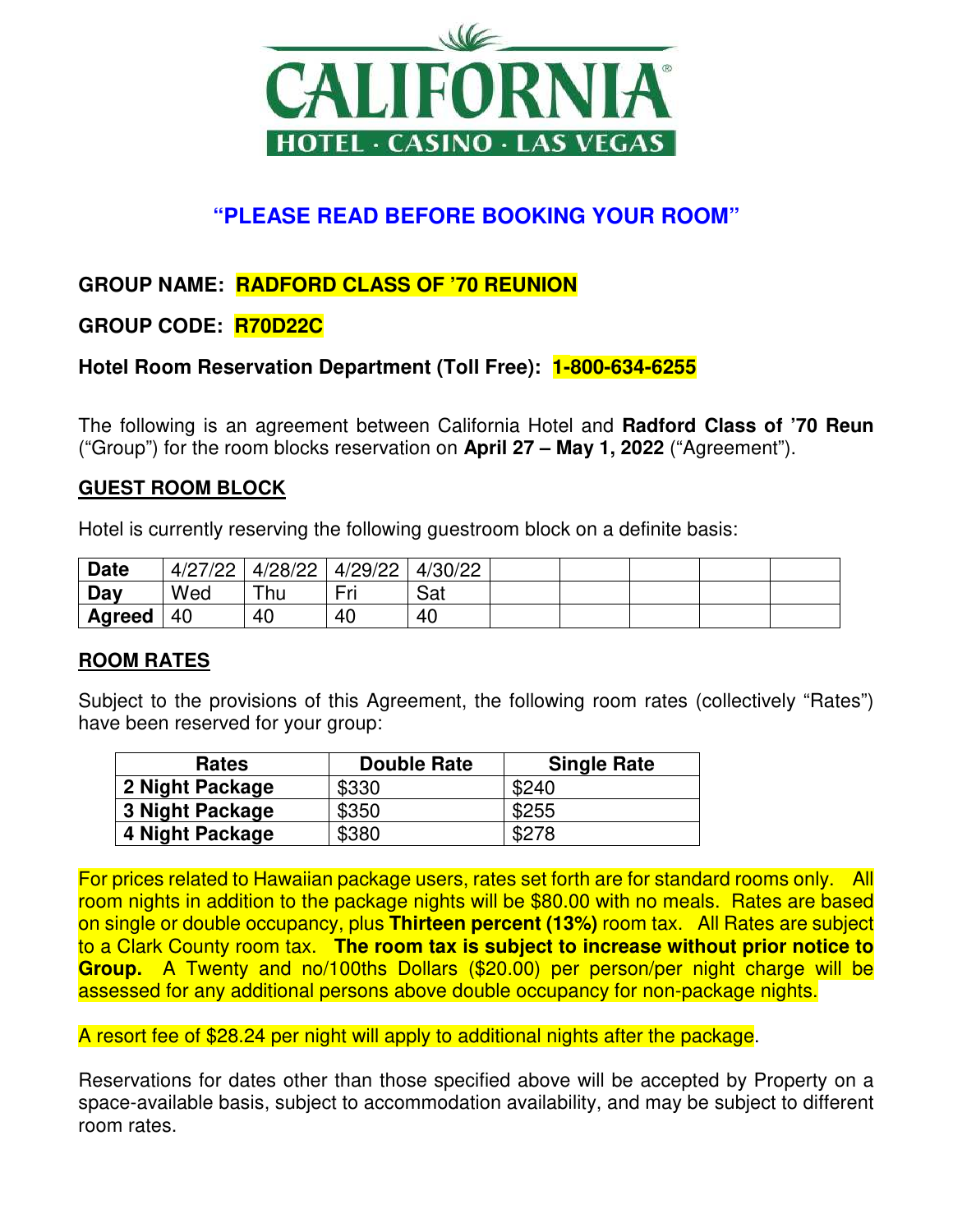#### **PAYMENT AND BILLING**

Individuals shall be responsible for their own room, tax and incidental room charges. Upon check-in individual accounts will be created for each guest and the guest will be responsible for their own account unless otherwise specified in writing.

Group will cooperate with Hotel's collection efforts in the event that Hotel has any delinquent account or unpaid individual account from an individual guest registering as part of the group under this Agreement.

## **PAYMENT OPTIONS**

A \$50.00 deposit for the first night's stay will be required at the time of booking ("Initial **Deposit").** The following methods of payment may be used for the Initial Deposit and Reservation Fee: American Express, Diners Club; Mastercard; Discover; VISA; money order; company check; personal check. Company or personal checks must be made out to California Hotel & Casino and must be received not less than fourteen (14) days after the date of booking and no later then fourteen (14) days prior to arrival. Alternate payment method must be approved by the Sales Manager in the Sales Manager's sole and absolute discretion. Required deposit amounts are subject to change without notice.

## **CUT-OFF DATE**

The Cut-Off Date for room reservations under this Agreement will be **3/28/22** ("Cut-Off Date"). Any rooms which remain unsold after the Cut-Off Date shall revert back to Hotel's general inventory for sale. Hotel will work with Group to attempt to accommodate last minute or late reservations based on space availability and prevailing room rates.

#### **RESERVATION PROCEDURES**

Prior to the Cut-Off Date (as herein defined), **individuals are to call Hotel's Room Reservation** Department at **(800) 634-6255** and identify themselves as members of the Group using the specific Group Code: **R70D22C** ("Group Code"). Individuals without the specific Group Code will not receive the special room rate as noted in this Agreement and may be advised that the Hotel does not have sufficient accommodations to take their reservation.

Hotel will automatically release rooms if the total number of rooms previously requested have not been fully committed. Any rooms cancelled prior to the Cut-Off Date will be returned to the group room block unless the rooms were over and above the room block reserved under this Agreement.

Hotel reserves the right to refuse all and any name change requests within any and all stipulated Cut-Off Dates. Although Hotel will make every effort to accommodate such requests, requests may be declined at Hotel's sole discretion.

#### **CHECK-IN/CHECKOUT**

It is presumed that each arrival of Group's contingency will be on a separate and individual basis. Check-in for individual arrivals begins at 2:00 p.m. Checkout time is 12:00 p.m. Hotel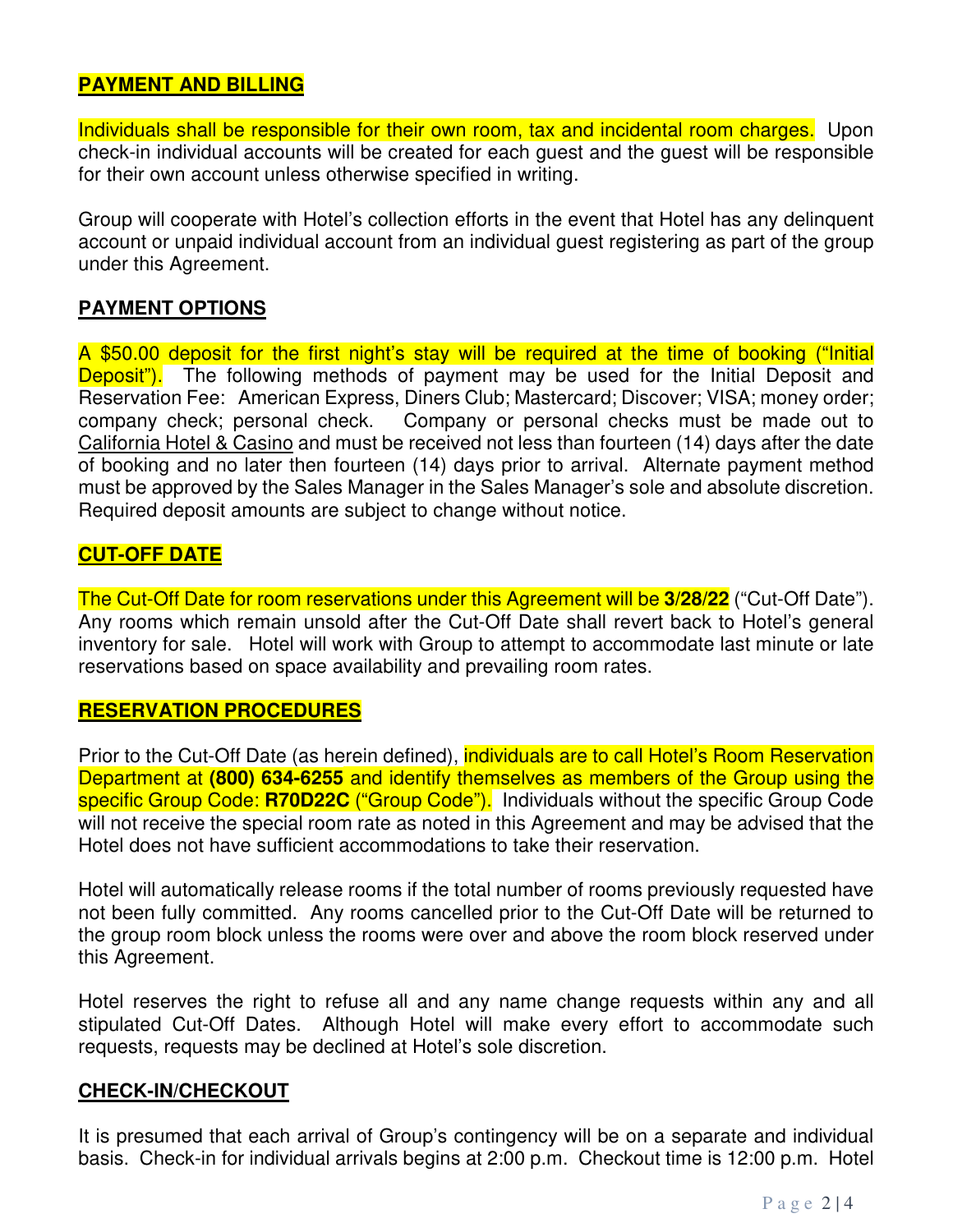may make rooms available prior to the stated check-in time and to extend late checkout to guests on a preferential basis, if available, in Hotel's sole discretion. Property does not accept Saturday check-ins without Hotel's approval.

## **CANCELLATION POLICY**

Cancellations occurring less than Forty-eight (48) hours prior to the scheduled arrival date will be subject to a cancellation penalty of not less than the first night's room and tax.

#### **ACCOMODATIONS UNDER THE AMERICAN'S WITH DISABIILITIES ACT**

Property supports the American's with Disabilities Act, and is in compliance with all applicable requirements. The Property will work with the Group to provide special accommodations where reasonably available so long as such requests are made prior to the Cut-Off Date. All requests must be approved by the Hotel at the time the reservation is made.

#### **MINORS**

Hotel is an entertainment/casino business governed by the laws of the State of Nevada and licensed by the State of Nevada Gaming Control Commission. As such, each governing entity requires Hotel to notify all arriving groups that it is against the law for any minor (under the age of 21) to loiter in, or near, any gaming area. Should any minor be discovered participating in gambling or creating a disturbance, your entire group would be required to leave the property. Under no circumstances will a minor be allowed to check-in or occupy a hotel room without the accompaniment of at least one person 21 years of age or older.

#### **GENERAL HOTEL POLICIES**

**Limitation of Rights:** Group reservations cannot be accepted until Hotel receives an original executed Agreement and the space has been converted to a definite basis.

**Guest Room Occupancy:** Guestrooms must be occupied and registered to at least one adult who is twenty-one (21) years of age or older. **A VALID PHOTO IDENTIFICATION WILL BE REQUIRED UPON CHECK-IN.**

**Credit Card Requirement:** All guests will be required to post a credit card to secure their individual room accounts. GROUP WILL BE RESPONSIBLE TO NOTIFY ATTENDEES THAT THEIR CREDIT CARDS WILL BE CHARGED IMMEDIATELY BY HOTEL TO SECURE THEIR FIRST NIGHT. The following methods of payment may be used by the guest for the deposit: American Express, Diners Club; Mastercard; Discover; VISA. Individual guests shall be responsible for their own room, tax, incidentals and other room charges.

**Non-Smoking Rooms:** Group acknowledges that Hotel has informed Group that the numbers of non-smoking rooms at the Hotel are very limited. As such, although Hotel will attempt to accommodate requests made in advance for such rooms, Hotel cannot guarantee availability. Group agrees to advise its staff, VIP's and attendees of this limited availability.

**Bed Types**: All requests for such specific room types and location are based on availability on the day of arrival and are not guaranteed in any way.